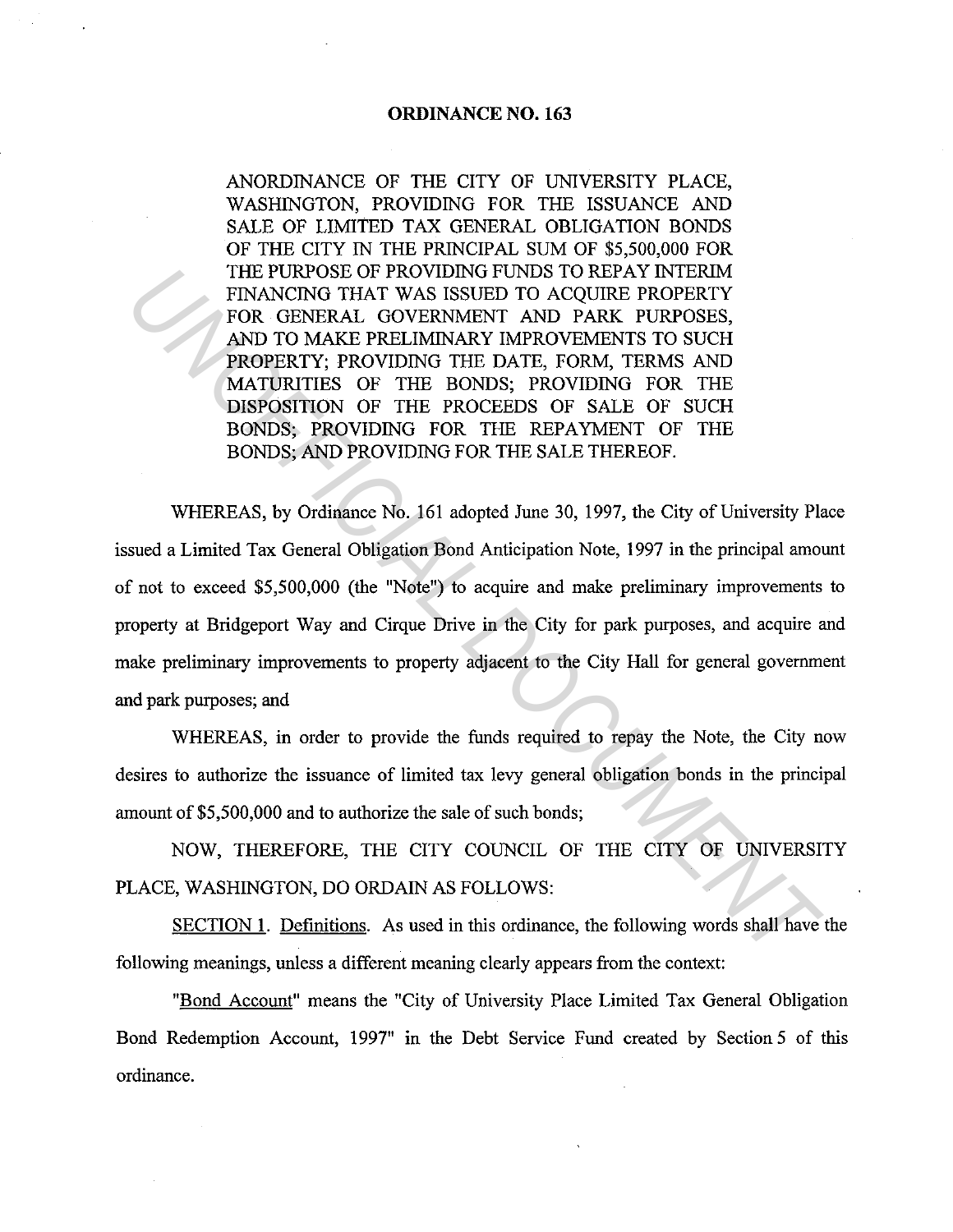"Bond Insurer" means Financial Security Assurance Inc., a New York stock insurance company, or any successor thereto or assignee thereof.

"Bond Insurance Policy" means the insurance policy issued by the Bond Insurer guaranteeing the scheduled payment of principal of and interest on the Bonds when due.

"Bond Register" means the books or records maintained by the Bond Registrar for the registration and transfer of the Bonds containing the name and mailing address of the owner of each Bond or nominee of such owner and such other information as the Bond Registrar shall determine.

"Bond Registrar" means the fiscal agency of the State of Washington, in either Seattle, Washington or New York, New York, for the purposes of registering and authenticating the Bonds, maintaining the Bond Register, effecting transfer of ownership of the Bonds and paying principal of and interest on the Bonds. **Example 18 and 18 and 18 and 18 and 18 and 18 and 18 and 18 and 18 and 18 and 18 and 18 and 18 and 18 and 18 and 18 and 18 and 18 and 18 and 18 and 18 and 18 and 18 and 18 and 18 and 18 and 18 and 18 and 18 and 18 and 18** 

"Bonds" means the \$5,500,000 principal amount of the City of University Place, Washington, Limited Tax General Obligation Bonds, 1997, issued pursuant to and for the purposes provided in this ordinance.

"City" means the City of University Place, Washington, a municipal corporation duly organized and existing under and by virtue of the Constitution and laws of the State of Washington.

"Commission" means the Securities and Exchange Commission.

"Council" means the legislative authority of the City as the same shall be duly and regularly constituted from time to time.

"MSRB" means the Municipal Securities Rulemaking Board or any successors to its functions.

"Note Account" means the Limited Tax General Obligation Bond Anticipation Note Account, 1997 in the Debt Service Fund, established pursuant to Section 4 of Ordinance No. 161.

"NRMSIR" means a nationally-recognized municipal securities information repository.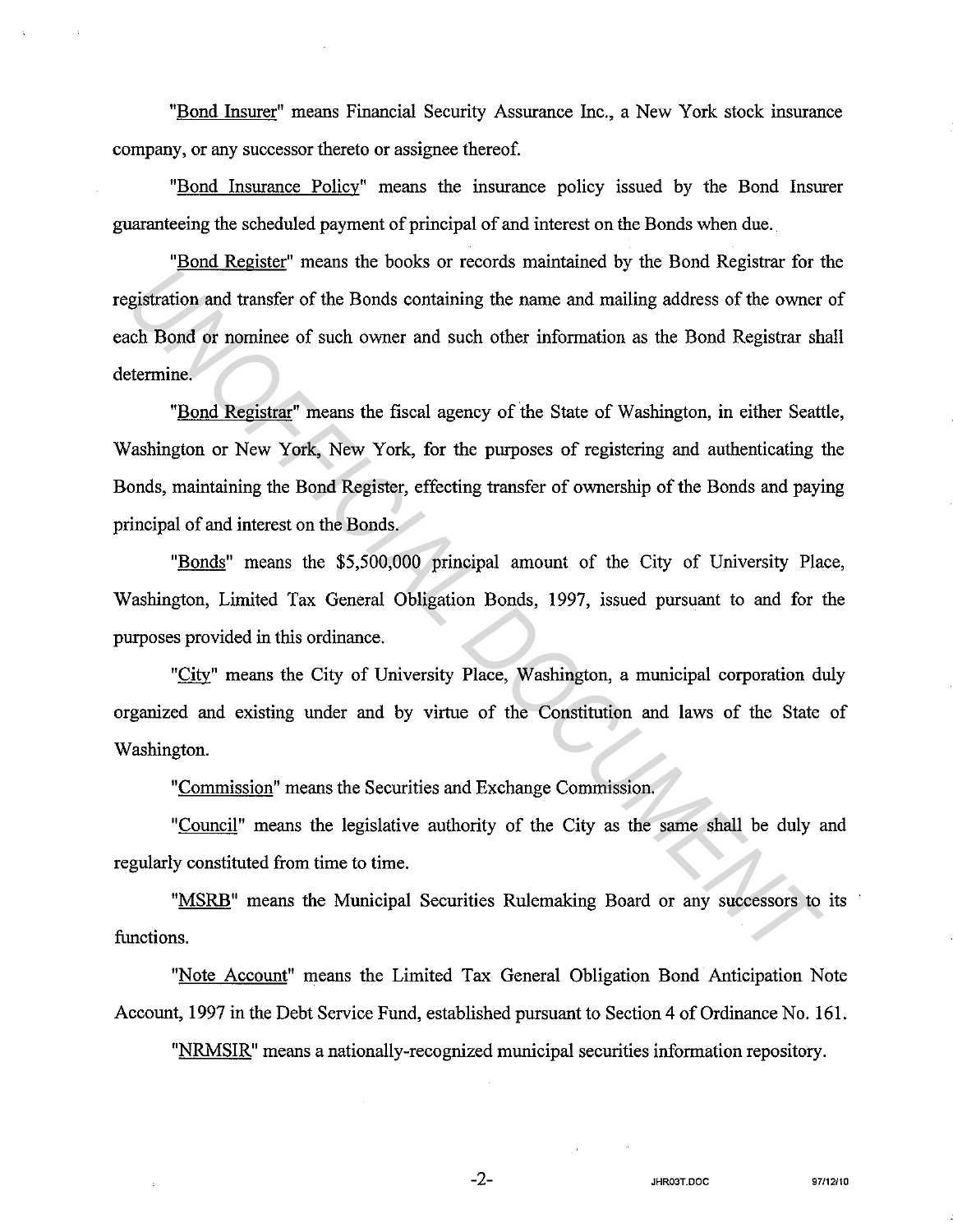"Rule" means the Commission's Rule 15c2-12 under the Securities and Exchange Act of 1934, as the same may be amended from time to time.

"SID" means a state information depository for the State of Washington (if one is created).

SECTION 2. Authorization of Bonds. The City hereby authorizes the issuance and sale of the Bonds in the aggregate principal amount of \$5,500,000 to provide money to repay the Note and to pay the costs of issuance of the Bonds. The Bonds shall be general obligations of the City; shall be designated "City of University Place, Washington, Limited Tax General Obligation Bonds, 1997"; shall be dated August 15, 1997; shall be issued in fully registered form in the denomination of \$5,000 or any integral multiple thereof, provided that no Bond shall represent more than one maturity; shall be numbered separately and in such manner and with any additional designation as the Bond Registrar deems necessary for purposes of identification and control; shall bear interest at the rates set forth below from their date, until the Bonds have been paid or their payment duly provided for, payable on December 1, 1997, and semiannually thereafter on the first day of each June and December and shall mature on December 1 of each year as follows: *Unionisate ministantial* and the S5,500,000 to provide money to ready<br>
in the Bonds in the aggregate principal amount of \$5,500,000 to provide money to repay to<br>
to the Bonds of issuance of the Bonds. The Bonds shall be g

| Maturity Year | Principal Amount | <b>Interest Rates</b> |  |
|---------------|------------------|-----------------------|--|
| 1998          | \$<br>175,000    | 3.90%                 |  |
| 1999          | 180,000          | 4.15                  |  |
| 2000          | 185,000          | 4.25                  |  |
| 2001          | 195,000          | 4.35                  |  |
| 2002          | 205,000          | 445                   |  |
| 2003          | 215,000          | 4.55                  |  |
| 2004          | 220,000          | 4.65                  |  |
| 2005          | 235,000          | 4.75                  |  |
| 2006          | 245,000          | 4.75                  |  |
| 2007          | 255,000          | 4.80                  |  |
| 2008          | 270,000          | 4.85                  |  |
| 2009          | 280,000          | 4.90                  |  |
| 2010          | 295,000          | 5.00                  |  |
| 2011          | 310,000          | 5.05                  |  |
| 2012          | 325,000          | 5.10                  |  |
| 2013          | 345,000          | 5.20                  |  |
| 2014          | 360,000          | 5.25                  |  |

-3-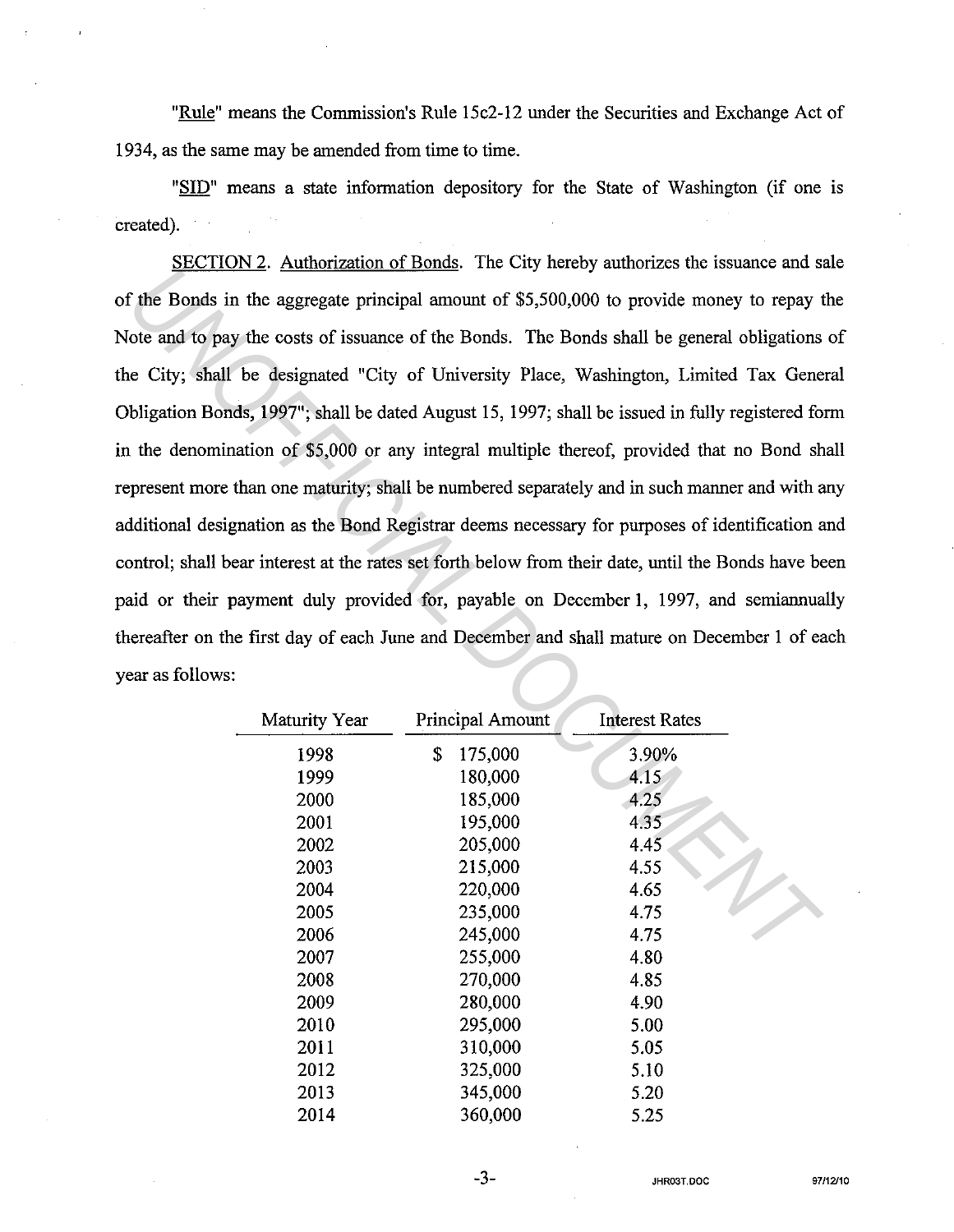| 2015 | 380,000 | 5.30 |
|------|---------|------|
| 2016 | 400,000 | 5.30 |
| 2017 | 425,000 | 5.30 |

SECTION 3. Registration; Transfers. The City hereby specifies and adopts the system of registration for the Bonds approved by the State Finance Committee, and the fiscal agencies of the State of Washington in the cities of Seattle, Washington, and New York, New York, shall act as authenticating trustee, transfer agent, paying agent and registrar for the Bonds (collectively, the "Bond Registrar"). The Bond Registrar shall keep, or cause to be kept, at its principal corporate trust office, sufficient records for the registration and transfer of the Bonds which shall at all times be open to inspection by the City. The Bond Registrar is authorized, on behalf of the City, to authenticate and deliver Bonds transferred or exchanged in accordance with the provisions of such Bonds and this ordinance and to carry out all of the Bond Registrar's powers and duties under this ordinance. The Bond Registrar shall be responsible for its representations contained in the Certificate of Authentication on the Bonds. The Bond Registrar may become the owner of any Bonds with the same rights it would have if it were not the Bond Registrar, and to the extent permitted by law, may act as depositary for and permit any of its officers or directors to act as a member of, or in any other capacity with respect to, any committee formed to protect the rights of Bondowners. ie State of Washington in the cities of Seattle, Washington, and New York, New York, shall a autherticating trustee, transfer agent, paying agent and registrar for the Bonds (collective c "Bond Registrar"). The Bond Regist

Both principal of and interest on the Bonds shall be payable in lawful money of the United States of America. Interest on the Bonds shall be paid by check or draft of the Bond Registrar mailed (on the date such interest is due) to the registered owners or nominees at the addresses appearing on the Bond Register on the fifteenth day of the month preceding each interest payment date. Principal of the Bonds shall be payable upon presentation and surrender of the Bonds to the Bond Registrar by the registered owners or nominees at the principal offices of the Bond Registrar in the cities of Seattle, Washington, or New York, New York.

The Bonds may be transferred only on the Bond Register maintained by the Bond Registrar for that purpose upon the surrender thereof by the registered owner or nominee or his/her duly authorized agent and only if endorsed in the manner provided thereon, and

-4- **JHR03T.DOC 97/12110**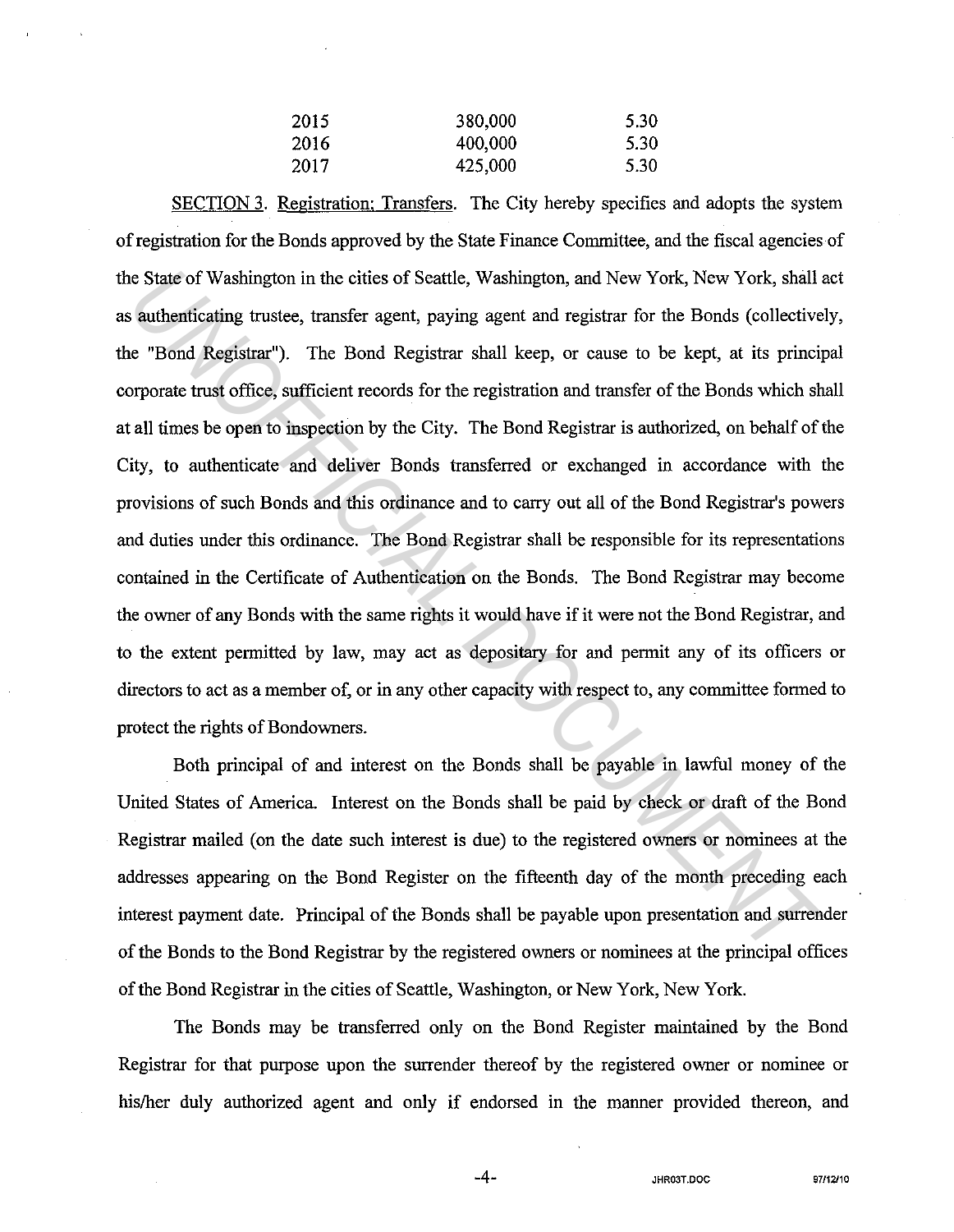thereupon a new fully registered Bond of like principal amount, maturity and interest rate shall be issued to the transferee in exchange therefor. Upon surrender thereof to the Bond Registrar, the Bonds are interchangeable for Bonds in any authorized denomination of an equal aggregate principal amount and of the same interest rates and maturities. Such transfer or exchange shall be without cost to the registered owner or transferee.

The City may deem the person in whose name each Bond is registered to be the absolute owner thereof for the purpose of receiving payment of the principal of and interest on such Bonds and for any and all other purposes whatsoever.

## SECTION 4. Optional Redemption: Purchases.

A. Optional Redemption. The City hereby reserves the right to redeem the outstanding Bonds in whole or in part (maturities to be selected by the City and by lot within a maturity in such manner as the Bond Registrar shall determine) on any date on or after December 1, 2007, at par, plus accrued interest to the date of redemption.

B. Notice of Call. Unless waived by any owner of Bonds to be redeemed, official notice of any such redemption shall be given by the Bond Registrar on behalf of the City by mailing a copy of an official redemption notice by first class mail, postage prepaid, at least 30 days and not more than 60 days prior to the date fixed for redemption to the registered owner of the Bond or Bonds to be redeemed at the address shown on the Bond Register or at such other address as is furnished in writing by such registered owner to the Bond Registrar. The City may degenere be person in whose name each Bond is registered to be the absolute thereof for the purpose of receiving payment of the principal of and interest on subonds and for any and all other purposes whatsoeve

All official notices of redemption shall be dated and shall state: (1) the redemption date; (2) the redemption price; (3) if less than all outstanding Bonds are to be redeemed, the identification (and, in the case of partial redemption, the respective principal amounts) of the Bonds to be redeemed; (4) that on the redemption date the redemption price will become due and payable upon each such Bond or portion thereof called for redemption, and that interest thereon shall cease to accrue from and after said date; and (S) the place where such Bonds are to be surrendered for payment of the redemption price, which place of payment shall be the principal office of the Bond Registrar.

-5- **JHR03T.OOC 97112110**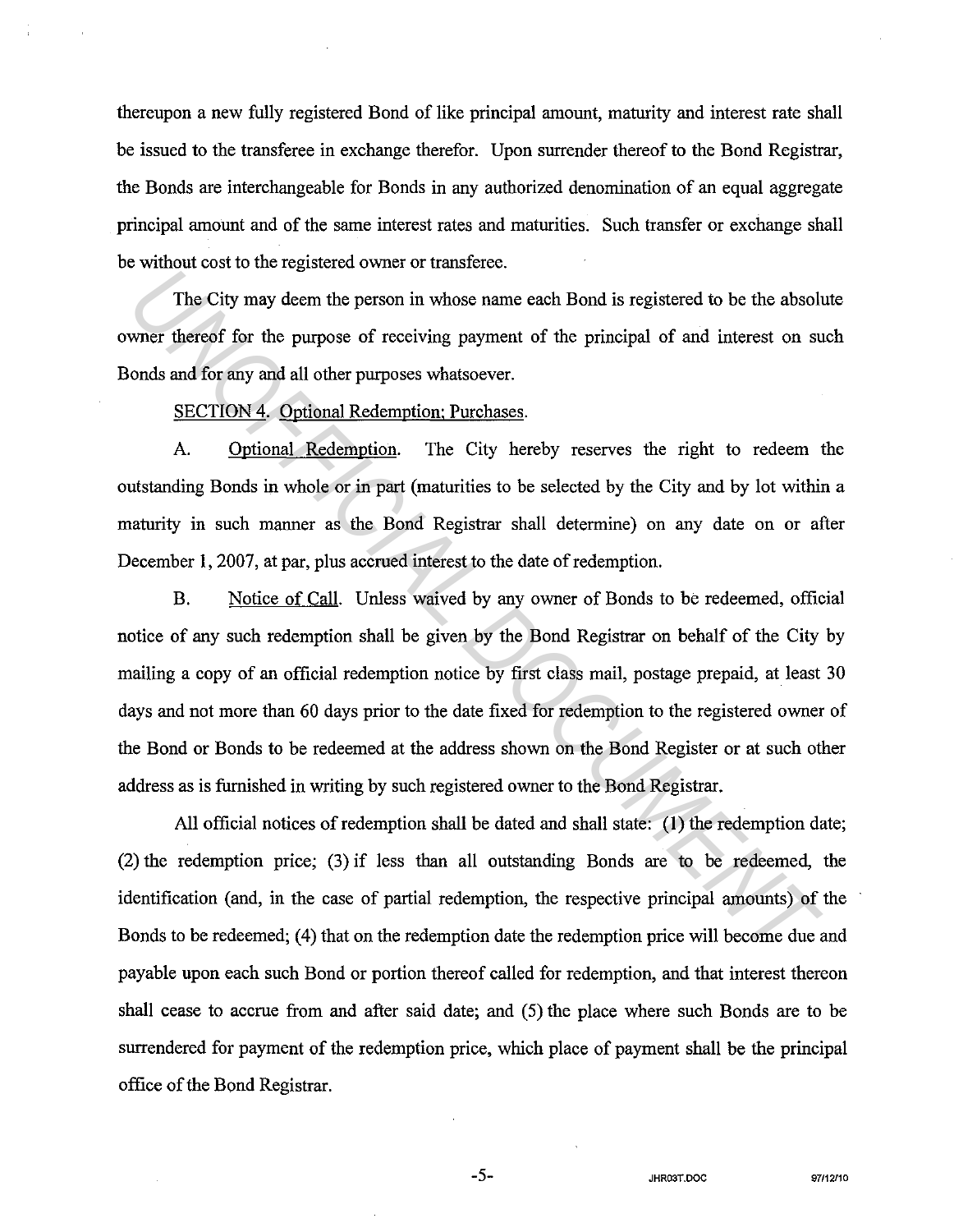On or prior to any redemption date, the City shall deposit with the Bond Registrar an amount of money sufficient to pay the redemption price of all the Bonds or portions of Bonds which are to be redeemed on that date. The requirements of this section shall be deemed to be complied with when notice is mailed as provided, whether or not it is actually received by the owner of any Bond.

C. Effect of Call. Official notice of redemption having been given as aforesaid, the Bonds or portions of Bonds to be redeemed shall, on the redemption date, become due and payable at the redemption price therein specified, and from and after such date (unless the City shall default in the payment of the redemption price) such Bonds or portions of Bonds shall cease to bear interest. Upon surrender of such Bonds for redemption in accordance with said notice, such Bonds shall be paid by the Bond Registrar at the redemption price. Installments of interest due on or prior to the redemption date shall be payable as herein provided for payment of interest. Bonds which have been redeemed shall be cancelled and destroyed by the Bond Registrar and shall not be reissued. *U.* Effect of Call. Official notice of redemption having been given as aforessid, <br> *U.* Effect of Call. Official notice of redemption having been given as aforessid, <br>
and a the redemption price therein specified, and fr

D. Partial Redemption of Bonds. Portions of any Bond, in installments of \$5,000 or any integral multiple of such \$5,000, may be redeemed in accordance with the schedule set forth above. If less than all of the principal amount of any Bond is redeemed, upon surrender of such Bond at the principal office of the Bond Registrar there shall be issued to the registered owner, without charge therefor, for the then unredeemed balance of the principal amount thereof, a new Bond or Bonds of like maturity and interest rate in any of the denominations authorized by this ordinance.

E. Additional Redemption Notice. In addition to the foregoing notice, further notice shall be given by the Bond Registrar on behalf of the City as set forth below, but no defect in said further notice nor any failure to give all or any portion of such further notice shall in any manner defeat the effectiveness of a call for redemption if notice thereof is given as above described.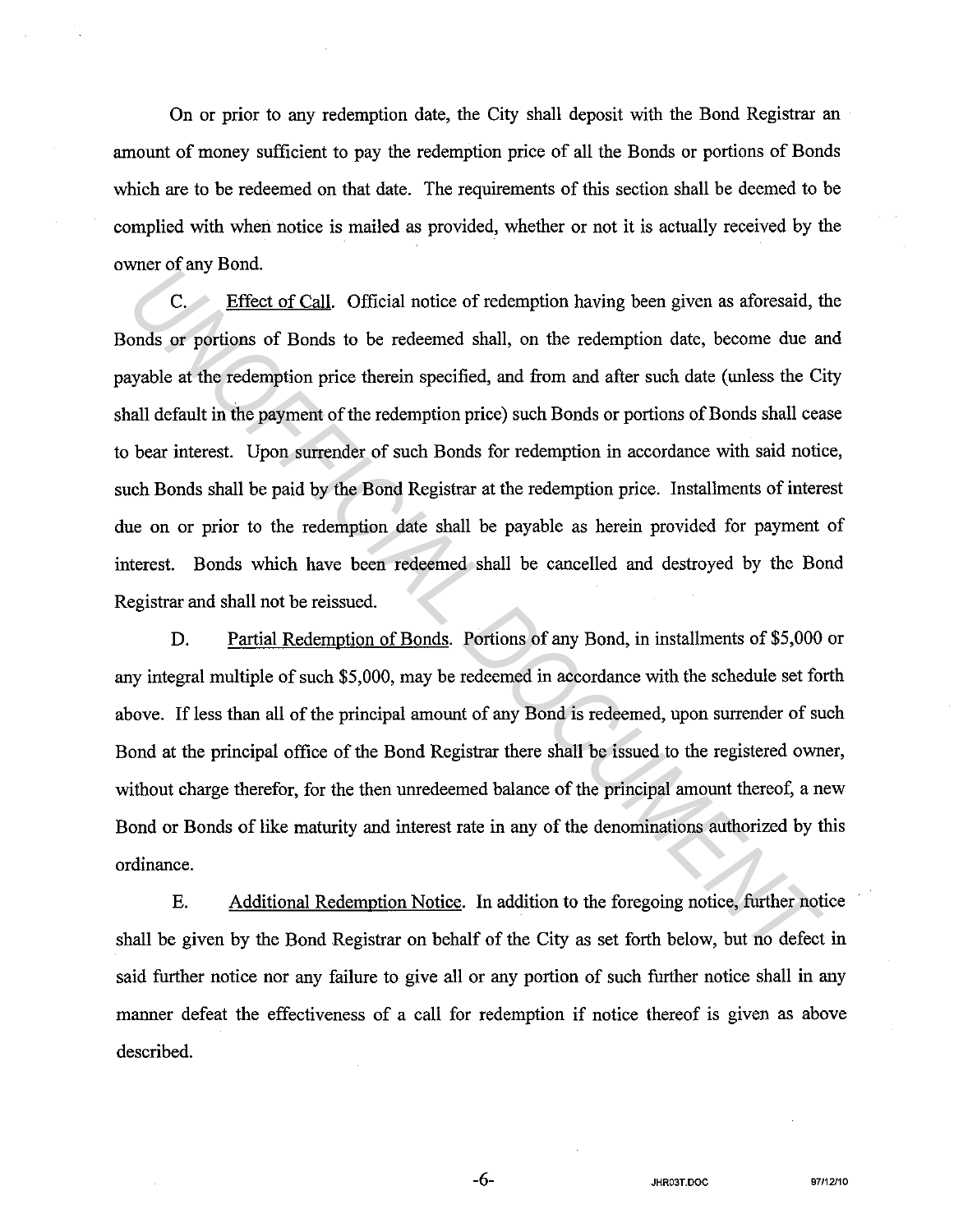(1) Each further notice of redemption given hereunder shall contain the information required above for an official notice of redemption plus: (i) the CUSIP numbers, if any, of all Bonds being redeemed; (ii) the date of issue of the Bonds as originally issued; (iii) the rate of interest borne by each Bond being redeemed; (iv) the maturity date of each Bond being redeemed; and (v) any other descriptive information needed to identify accurately the Bonds being redeemed.

(2) Each further notice of redemption shall be sent at 35 days before the redemption date to the SID, if any, and to each NRMSIR or to the MSRB in accordance with Section 15 and may be sent to all registered securities depositories then in the business of holding substantial amounts of obligations of types comprising the Bonds.

(3) Upon the payment of the redemption price of Bonds being redeemed, each check or other transfer of funds issued for such purpose shall bear the CUSIP number (if any) identifying, by issue and maturity, the Bonds being redeemed with the proceeds of such check or other transfer.

F. Purchase of Bonds In Open Market. The City further reserves the right to purchase any Bonds in the open market.

SECTION 5. Creation of Bond Account and Provision for Tax Levy Payments. A special account of the City known as the "City of University Place Limited Tax General Obligation Bond Redemption Account, 1997" (the "Bond Account") is hereby authorized to be created in the Debt Service Fund in the office of the Finance Manager of the City. The Bond Account shall be drawn upon for the sole purpose of paying the principal of and interest on the Bonds. **Example 10** The UNITY of the Hand the Constrained Constant Constant Constant Constant Constant Constant Constant Constant Constant Constant Constant Constant Constant Constant Constant Constant Constant Constant Documenta

The City hereby irrevocably covenants and agrees for as long as any of the Bonds are outstanding and unpaid that each year it will include in its budget and levy an ad valorem tax, within and as a part of the tax millage levy permitted to cities without a vote of the people, upon all the property within the City subject to taxation in an amount which will be sufficient, together with other available money, to pay the principal of and interest on the Bonds as the same shall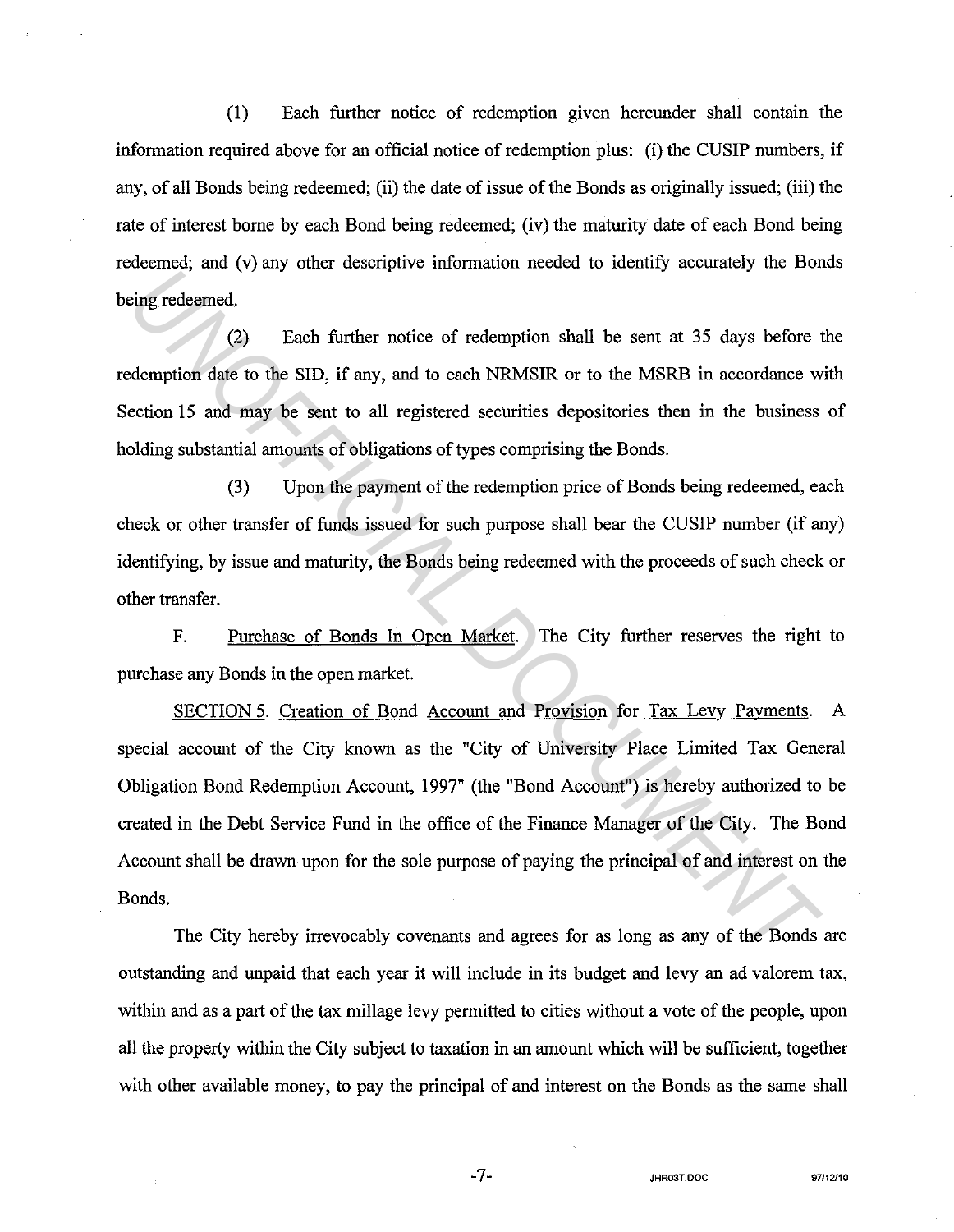become due. All of such taxes and any of such other money so collected shall be paid into the Bond Account. None of the money in the Bond Account shall be used for any other purpose than the payment of the principal of and interest on the Bonds. Money in the Bond Account not needed to pay the interest or principal next coming due may temporarily be deposited in such institutions or invested in such obligations as may be lawful for the investment of City money. Any interest or profit from the investment of such money shall be deposited in the Bond Account.

The City hereby irrevocably pledges that a sufficient portion of each annual levy to be levied and collected by the City prior to the full payment of the principal of and interest on the Bonds will be and is hereby irrevocably set aside, pledged and appropriated for the payment of the principal of and interest on the Bonds. The full faith, credit and resources of the City are hereby irrevocably pledged for the annual levy and collection of said taxes and for the prompt payment of the principal of and interest on the Bonds as the same shall become due.

SECTION 6. Defeasance. In the event that money and/or "Government Obligations," as such Obligations are now or may hereafter be defined in Chapter 39.53 RCW, maturing at such time or times and bearing interest to be earned thereon in amounts sufficient to redeem and retire the Bonds or a portion of the Bonds in accordance with their terms, are set aside in a special account to effect such redemption or retirement and such money and the principal of and interest on such Obligations are irrevocably set aside and pledged for such purpose, then no further payments need be made into the Bond Account for the payment of the principal of and interest on the Bonds so provided for and such Bonds shall cease to be entitled to any lien, benefit or security of this ordinance except the right to receive the funds so set aside and pledged, and such Bonds shall be deemed not to be outstanding hereunder. Within 60 days after any defeasance of Bonds hereunder, the City shall provide or cause to be provided notice of such defeasance to registered owners and to each NRMSIR and SID, if any, in accordance with Section 15. *UNARER TERNATE CONFIDED AS A TERNATE AT A CONFIDENCE OF A TERNATE AT A TERNATE OF PART AND IDENTIFICAT THE City hereby irrevocably pledges that a sufficient portion of each annual levy to orived and collected by the City* 

SECTION 7. Arbitrage Covenant. The City hereby covenants with the owners of the Bonds for as long as they remain outstanding that it will not make use of the proceeds of sale of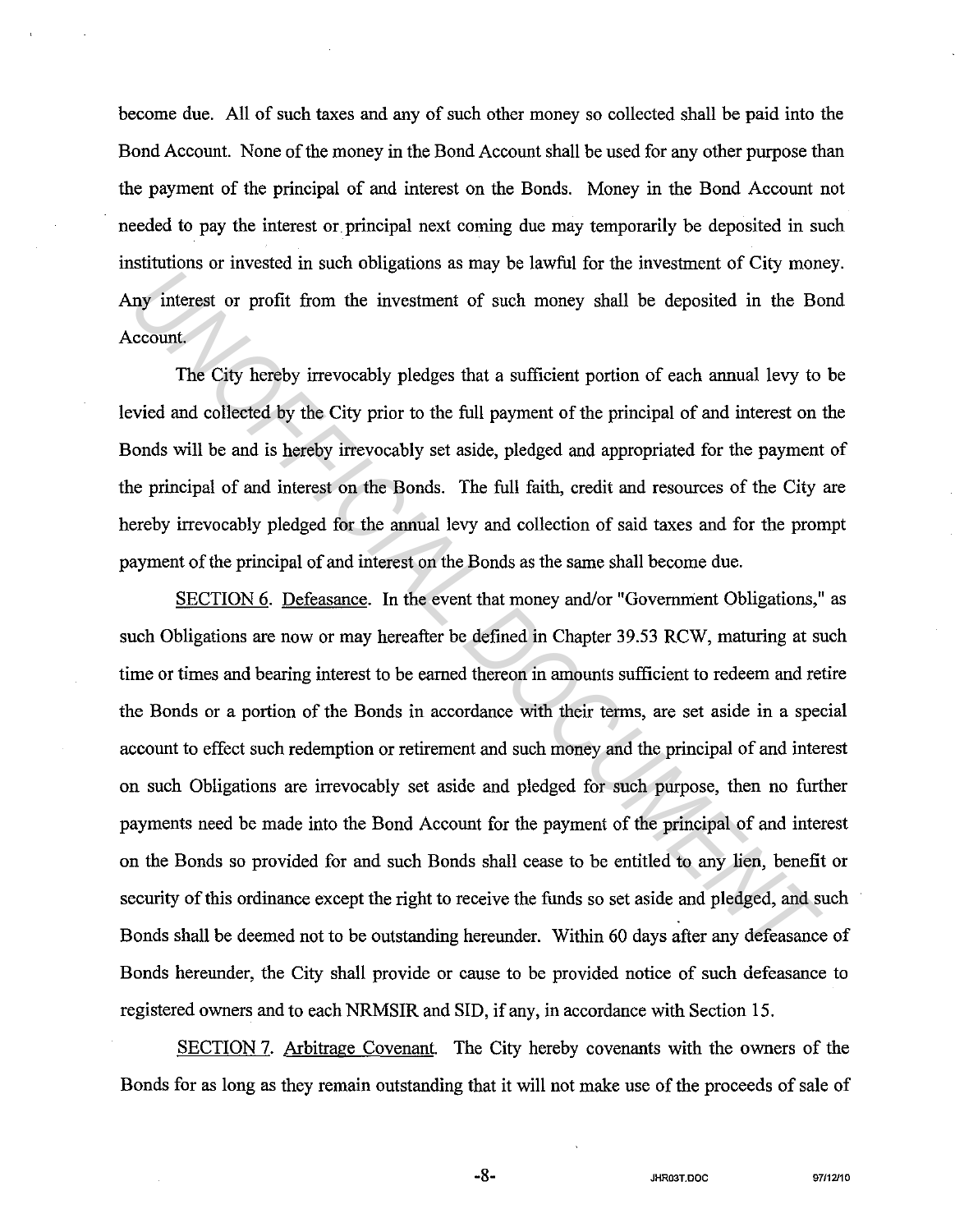the Bonds or any other funds or obligations of the City which may be deemed to be proceeds of the Bonds pursuant to Section 148 of the Internal Revenue Code of 1986, as amended, and the applicable regulations thereunder (the "Code") which, if such use had reasonably been expected on the date of delivery of the Bonds to the initial purchaser thereof, would have caused the Bonds to be "arbitrage bonds" within the meaning of said section and said regulations. The City will comply with the requirements of Section 148 of the Code throughout the term of the Bonds.

SECTION 8. Lost or Destroyed Bonds. In case the Bonds or any of them shall be lost, stolen or destroyed, the Bond Registrar may execute and deliver a new Bond or Bonds of like amount, date, and tenor to the registered owner thereof upon the owner paying the expenses and charges of the City and the Bond Registrar in connection therewith and upon his/her filing with the Finance Manager of the City and the Bond Registrar evidence satisfactory to said Finance Manager and Bond Registrar that such Bond or Bonds were actually lost, stolen or destroyed and of his/her ownership thereof, and upon furnishing the City and Bond Registrar with indemnity satisfactory to the Finance Manager and Bond Registrar. *Use althouge bonds* whill the incaling of salt scation and salt regulations. The Cry with the requirements of Section 148 of the Code throughout the term of the Bonds.<br>
SECTION 8. Lost or Destroyed Bonds. In case the Bond

SECTION 9. Form of the Bonds. The Bonds shall be in substantially the following form:

Financial Security Assurance Inc. ("Financial Security"), New York, New York, has delivered its municipal bond insurance policy with respect to the scheduled payments due of principal of and interest on this Bond to The Bank of New York, New York, New York, or its successor, as paying agent for the Bonds (the "Paying Agent"). Said Policy is on file and available for inspection at the principal office of the Paying Agent and a copy thereof may be obtained from Financial Security or the Paying Agent.

#### UNITED STATES OF AMERICA

# STATE OF WASHINGTON CITY OF UNIVERSITY PLACE LIMITED TAX GENERAL OBLIGATION BOND, 1997

# INTEREST RATE: MATURITY DATE:

CUSIPNO:

 $\frac{1}{2}$ 

SEE REVERSE SIDE FOR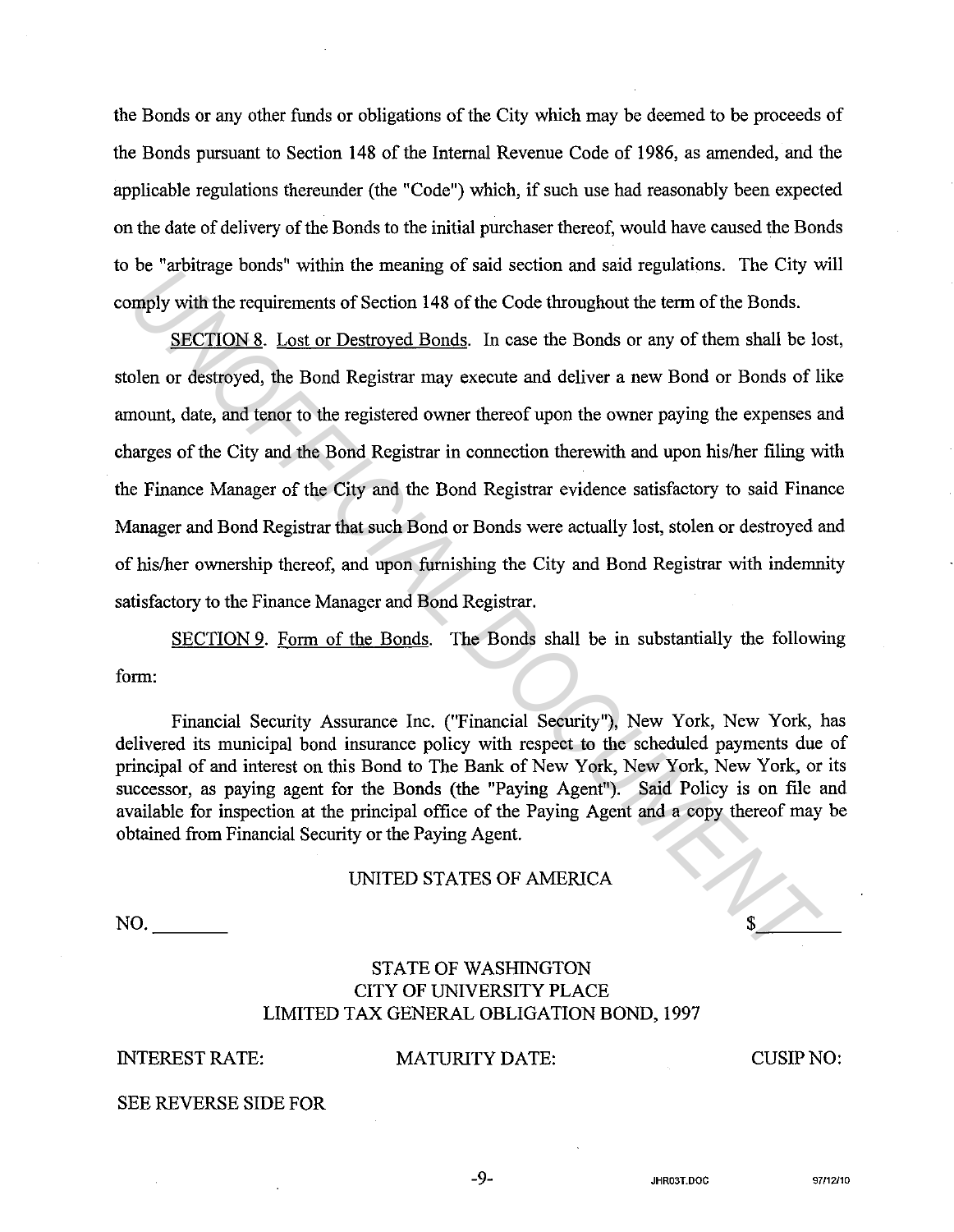## ADDITIONAL PROVISIONS

## REGISTERED OWNER:

#### PRINCIPAL AMOUNT: DOLLARS

The City of University Place, Washington, a municipal corporation organized and existing under and by virtue of the laws and Constitution of the State of Washington (the "City"), hereby acknowledges itself to owe and for value received promises to pay to the Registered Owner identified above, or registered assigns, on the Maturity Date identified above, the Principal Amount specified above, unless redeemed prior thereto as provided herein, together with interest on such Principal Amount from the date hereof or the most recent date to which interest has been paid or duly provided for at the Interest Rate set forth above payable December 1, 1997, and semiannually thereafter on each June 1 and December 1 until payment of the principal sum has been made or duly provided for. Both principal of and interest on this bond are payable in lawful money of the United States of America. Interest on this bond is payable by check or draft of the Bond Registrar mailed (on the date such interest is due) to the Registered Owner hereof at the address appearing on the records maintained by the Bond Registrar as of the fifteenth day of the month preceding the interest payment date. Principal shall be paid to the Registered Owner hereof upon presentation and surrender of this bond at the principal offices of the fiscal agency of the State of Washington in Seattle, Washington or New York, New York (collectively, the "Bond Registrar"). cisting under and by virtue of the laws and Constitution of the State of Washington (the "City<br>retwork achovel despite to over and for value received promises to pay to the Register<br>are activated above, unter identified ab

Reference is hereby made to additional provisions of this bond set forth on the reverse side hereof and such additional provisions shall for all purposes have the same effect as if set forth in this space. Reference also is made to Ordinance No. (the "Bond Ordinance") as more fully describing the covenants with and the rights of Registered Owners of the bonds or registered assigns and the meanings of capitalized terms appearing on this bond which are defined in such ordinance.

This bond shall not be valid or become obligatory for any purpose or be entitled to any security or benefit under the Bond Ordinance until the Certificate of Authentication hereon shall have been manually signed by the Bond Registrar.

The City hereby irrevocably covenants and agrees with the owner of this bond that it will include in its annual budget and levy taxes annually, within and as a part of the tax levy permitted to cities without a vote of the electorate, upon all the property subject to taxation in amounts sufficient, together with all other money legally available therefor to pay the principal of and interest on this bond as the same shall become due. The full faith, credit and resources of the City are hereby irrevocably pledged for the annual levy and collection of such taxes and the prompt payment of such principal and interest.

It is hereby certified and declared that this bond is issued pursuant to and in strict compliance with the Constitution and laws of the State of Washington and ordinances of the City, that all acts, conditions and things required to be done precedent to and in the issuance of

-10- **JHR03T.DOC 97112/10**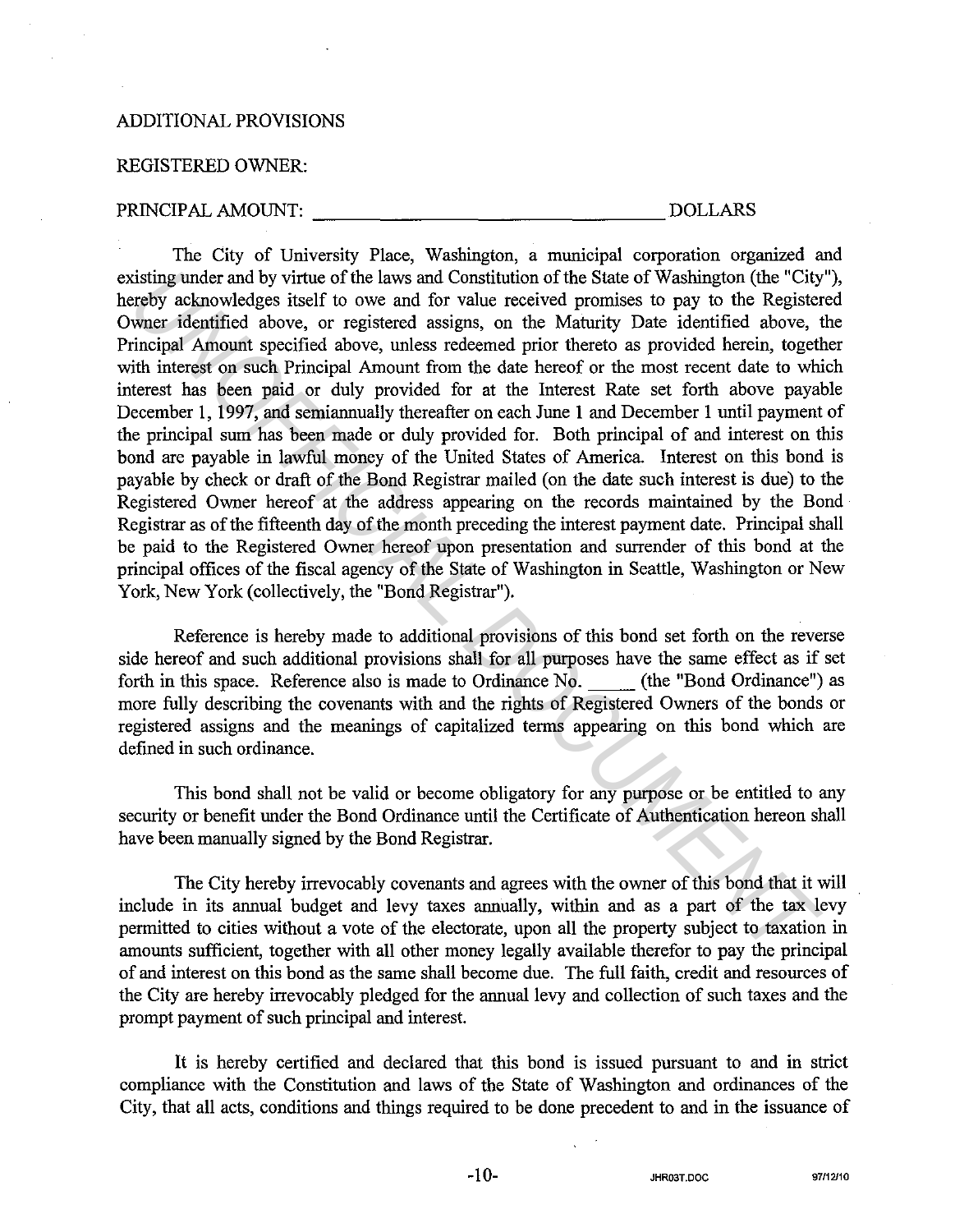this bond and the bonds of this issue have happened, been done and performed, and that this bond and the bonds of this issue do not exceed any constitutional or statutory limitations.

IN WITNESS WHEREOF, the City of University Place, Washington, has caused this bond to be signed on behalf of the City with the manual or facsimile signature of the Mayor, to be attested by the manual or facsimile signature of the Clerk of the City, and the seal of the City to be reproduced or impressed hereon, as of this 15th day of August, 1997.

|                                                  | CITY OF UNIVERSITY PLACE,<br>WASHINGTON                                                                                                                                         |
|--------------------------------------------------|---------------------------------------------------------------------------------------------------------------------------------------------------------------------------------|
|                                                  | $\mathbf{By}$<br>Mayor                                                                                                                                                          |
| ATTEST.                                          |                                                                                                                                                                                 |
|                                                  |                                                                                                                                                                                 |
| Clerk of the City                                |                                                                                                                                                                                 |
| form and shall appear on the front of each Bond: | The Certificate of Authentication for the Bonds shall be in substantially the following<br>CERTIFICATE OF AUTHENTICATION                                                        |
| Date of Authentication:                          |                                                                                                                                                                                 |
| Bonds, 1997, dated August 15, 1997.              | This bond is one of the bonds described in the within-referenced Ordinance No.<br>of the City of University Place, Washington, and is one of the Limited Tax General Obligation |
|                                                  | <b>WASHINGTON STATE FISCAL</b><br><b>AGENCY</b> , as Bond Registrar                                                                                                             |
|                                                  | By                                                                                                                                                                              |

# CERTIFICATE OF AUTHENTICATION

Authorized Officer

# ADDITIONAL BOND PROVISIONS

This bond is one of an issue of limited tax general obligation bonds of the City of like date and tenor, except as to number, interest rate and date of maturity, in the aggregate principal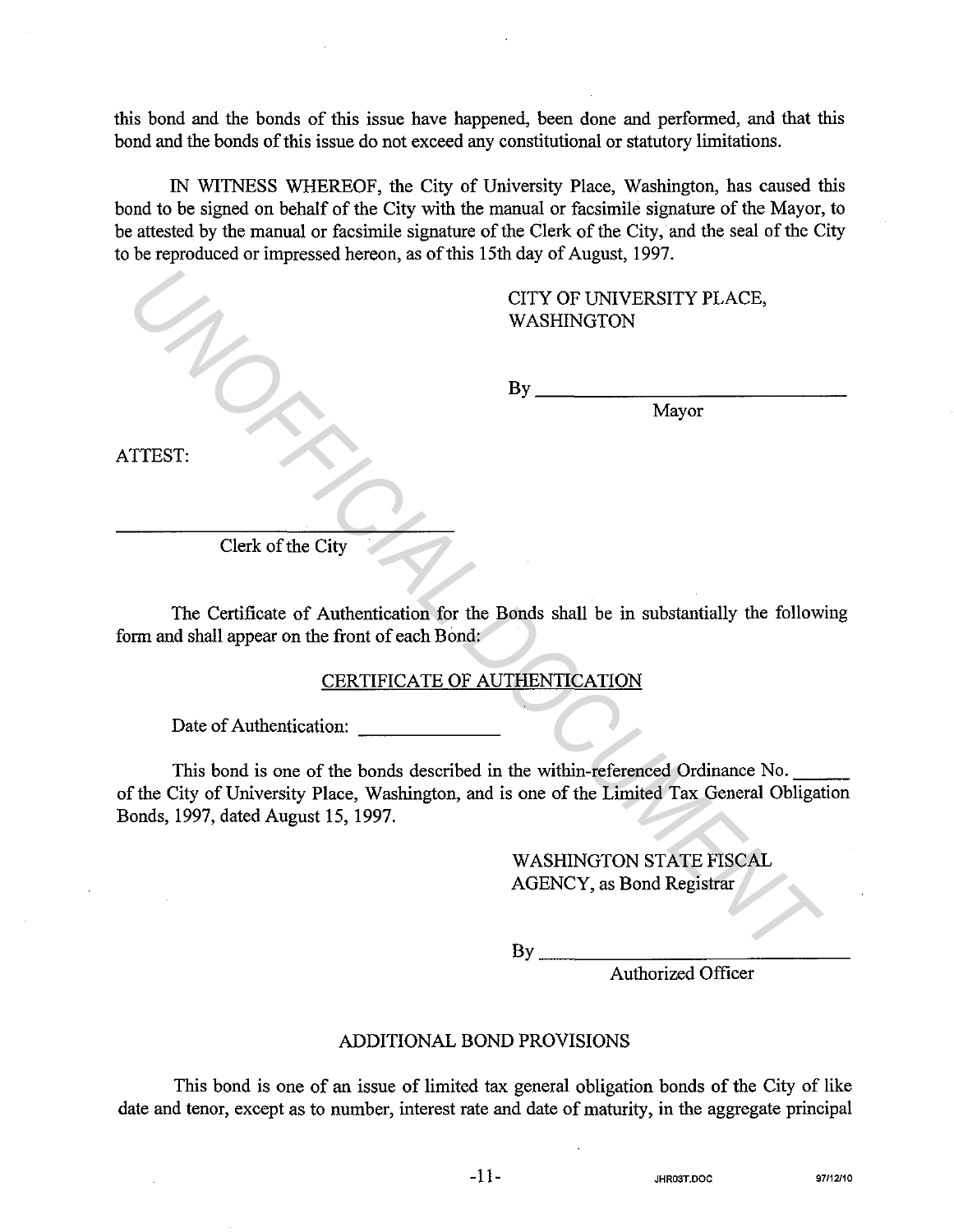amount of \$5,500,000, issued pursuant to Ordinance No. of the City, passed August 19 1997 (the "Bond Ordinance"), to provide financing for repaying interim financing that was issued to acquire property for general government and park purposes, and making preliminary improvements to such property.

The City hereby reserves the right to redeem the outstanding bonds in whole or in part (maturities to be selected by the City and by lot within a maturity in such manner as the Bond Registrar shall determine) on any date on or after December 1, 2007, at par, plus accrued interest to the date of redemption.

Notice of any call for redemption shall be given not less than 30 nor more than 60 days prior to the date fixed for redemption by first class mail, postage prepaid, to the registered owner of any bond to be redeemed at the address appearing on the Bond Register. The requirements of the Bond Ordinance shall be deemed to have been complied with when notice is mailed as herein provided, regardless of whether or not it is actually received by the owner of any bond.

The pledge of tax levies for payment of principal of and interest on the bonds may be discharged prior to maturity of the bonds by making provision for the payment thereof on the terms and conditions set forth in the Bond Ordinance.

The bonds have been designated as "qualified tax-exempt obligations" pursuant to Section 265(b) of the Internal Revenue Code of 1986.

The bonds of this issue are issued in fully registered form in the denomination of \$5,000 each or any integral multiple thereof, provided that no bond shall represent more than one maturity. Upon surrender to the Bond Registrar, bonds are interchangeable for bonds in any authorized denomination of an equal aggregate principal amount and of the same interest rate and maturity. This bond is transferable only on the records maintained by the Bond Registrar for that purpose upon the surrender of this bond by the registered owner hereof or his/her duly authorized agent and only if endorsed in the manner provided hereon, and thereupon a new fully registered bond of like principal amount, maturity and interest rate shall be issued to the transferee in exchange therefor. Such exchange or transfer shall be without cost to the registered owner or transferee. The City may deem the person in whose name this bond is registered to be the absolute owner hereof for the purpose of receiving payment of the principal of and interest on this bond and for any and all other purposes whatsoever. registrar shall determine) on any date on or after December 1, 2007, at par, plus accound inter<br>
the date of redemption shall be given not less than 30 nor more than 60 d<br>
Notice of any call for redemption shall be given n

#### ASSIGNMENT

FOR VALUE RECEIVED, the undersigned hereby sells, assigns and transfers unto

PLEASE INSERT SOCIAL SECURITY OR TAXPAYER IDENTIFICATION NUMBER OF TRANSFEREE\_~~~~~~~~~~~~~~~~~~~~~~~

(Please print or typewrite name and address, including zip code of Transferee)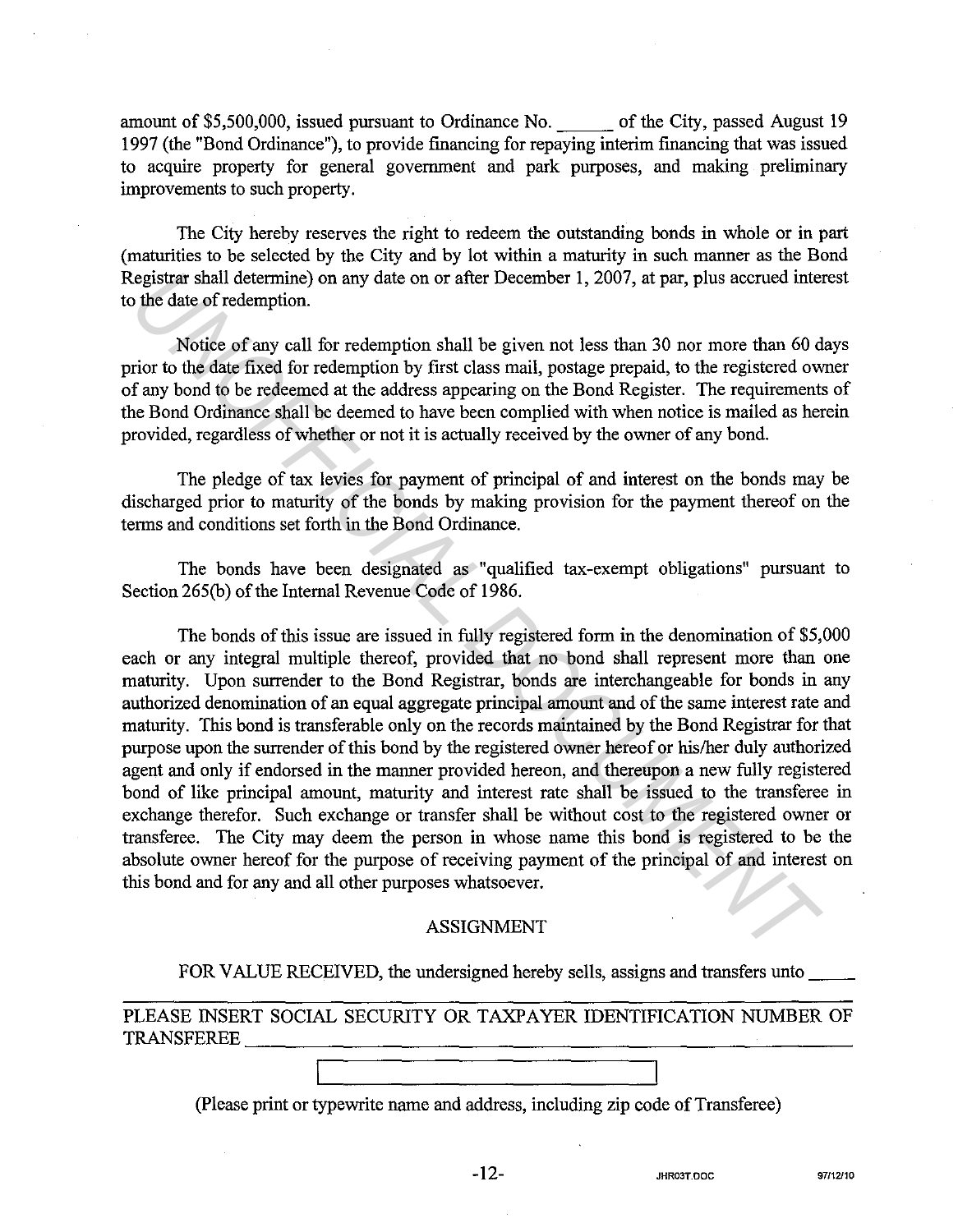the within bond and all rights thereunder and does hereby irrevocably constitute and appoint ~~~~~~~~~~~~~ of or its successor, as Agent to transfer said bond on the books kept by the Bond Register for registration thereof, with full power of substitution in the premises.

DATED:

SIGNATURE GUARANTEED:

NOTE: The signature of this Assignment must correspond with the name of the registered owner as it appears upon the face of the within bond in every particular, without alteration or enlargement or any change whatever.

SECTION 10. Execution of the Bonds. The Bonds shall be signed on behalf of the City by the manual or facsimile signature of the Mayor, shall be attested by the manual or facsimile signature of the City Clerk, and shall have a facsimile of the official corporate seal of the City reproduced or impressed thereon.

Only such Bonds as shall bear thereon a Certificate of Authentication in the form hereinbefore recited, manually executed by the Bond Registrar, shall be valid or obligatory for any purpose or entitled to the benefits of this ordinance. Such Certificate of Authentication shall be conclusive evidence that the Bonds so authenticated have been duly executed, authenticated and delivered hereunder and are entitled to the benefits of this ordinance. **INOTE:** The signature of this Assignm<br>
must correspond with the name of<br>
registered covers as it appears upon the files and<br>
registered covers as it appears upon the file<br>
of the within bond in every particu<br>
without alte

In case either of the officers of the City who shall have executed the Bonds shall cease to be such officer or officers of the City before the Bonds so signed shall have been authenticated or delivered by the Bond Registrar, or issued by the City, such Bonds may nevertheless be authenticated, delivered and issued and upon such authentication, delivery and issuance, shall be as binding upon the City as though those who signed the same had continued to be such officers of the City. Any Bond may also be signed and attested on behalf of the City by such persons as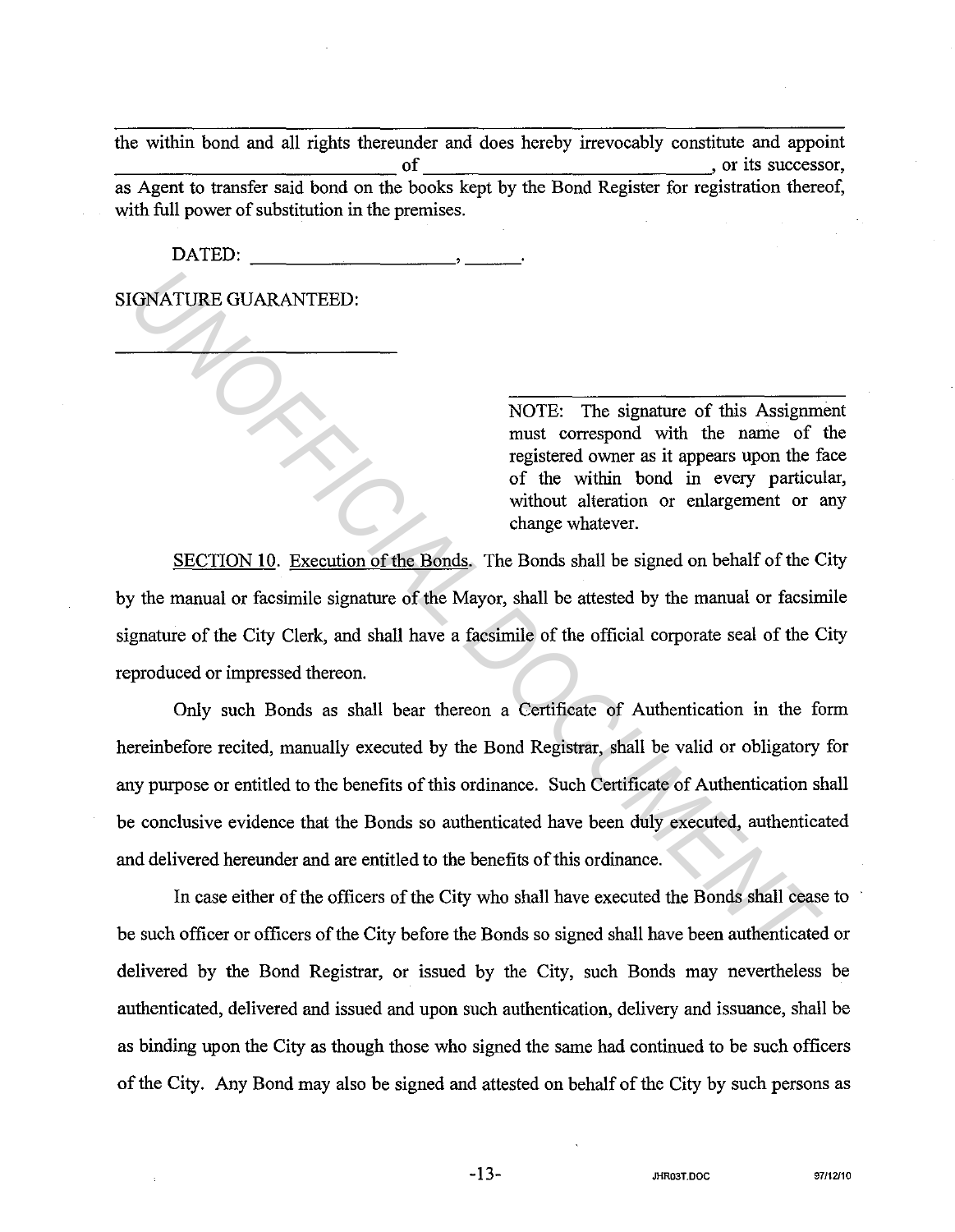at the actual date of execution of such Bond shall be the proper officers of the City although at the original date of such Bond any such person shall not have been such officer.

SECTION 11. Application of Proceeds of Bonds. At the time of delivery of the Bonds, the proceeds of the Bonds shall be deposited as follows:

(a) The accrued interest, if any, to the date of delivery shall be deposited to the Bond Account and used to pay a portion of interest on the Bonds on December 1, 1997.

(b) The proceeds of the Bonds shall be deposited into the Note Account and used to repay the Note and to pay all costs of issuing the Bonds.

Money remaining in the Note Account after all of such costs have been paid or reimbursed may be deposited into the City's Park Capital Improvement Fund and used to pay costs of other legally authorized capital expenditures of the City or shall be deposited in the Bond Account.

SECTION 12. Sale of the Bonds. The City Council finds and determines that the Purchase Contract that is attached to this ordinance and incorporated herein by this reference is fair and reasonable and in the best interest of the City and that the Bonds shall be sold upon the terms and conditions set forth in the Purchase Contract and upon the basis of the representations therein set forth. The City hereby accepts the Purchase Contract and hereby authorizes and directs the Mayor to execute the Purchase Contract and deliver it to Bank of America National Trust and Savings Association, doing business as Seafirst Bank (the "Purchaser"). The Bonds shall be issued and delivered to the Purchaser upon payment of the purchase price specified in the Purchase Contract, plus accrued interest from their date to the date of delivery. *Under the Bond Account and used to pay a portion of interests of the Bonds on December 1, 1997.*<br>
(b) The proceeds of the Bonds shall be deposited into the Note Account and to pay all costs of issuing the Bonds.<br>
Money re

The Mayor, Finance Manager or City Manager are authorized to execute and deliver to the Purchaser copies of an Official Statement in substantially the form of the Preliminary Official Statement dated July 29, 1997; provided, however, that the Mayor, Finance Manager or City Manager are authorized to supplement or amend the Official Statement as the Mayor, Finance Manager or City Manager, with the approval of bond counsel to the City, deems necessary or appropriate. The City Council represents and warrants to the Purchaser that the Preliminary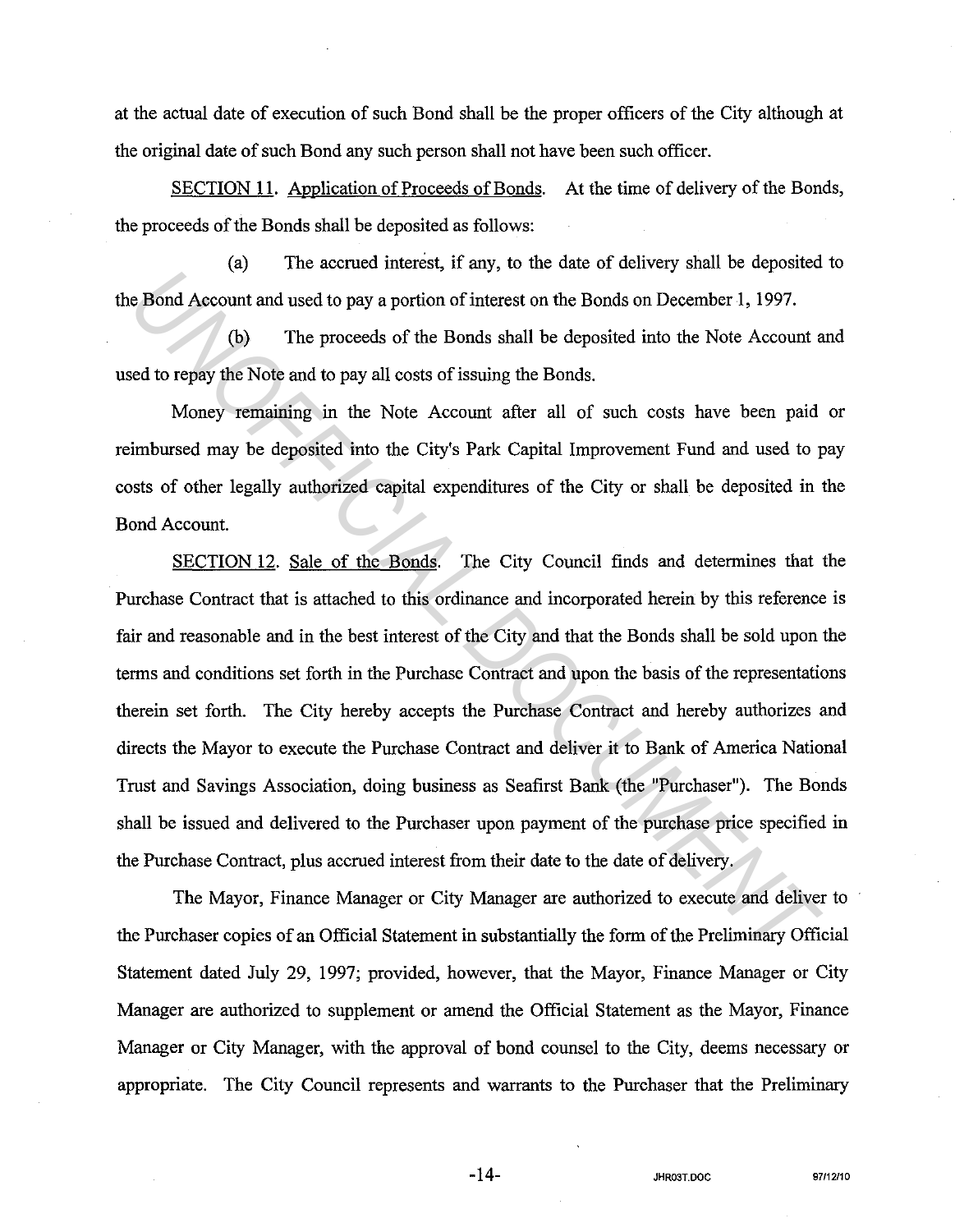Official Statement was "deemed final" by the City as of the date thereof within the meaning of paragraph 17 C.F.R. § 240.15c2-12 promulgated by the Securities and Exchange Commission ("Rule 15c2-12), except for the omission of such information as may be permitted by Rule l 5c2-12. The City Council approves and authorizes the use of such Official Statement (including any such supplements and amendments thereto) in connection with the public offering and sale of the Bonds by the Purchaser.

SECTION 13. Special Designation. The City hereby designates the Bonds as "qualified tax-exempt obligations" pursuant to Section 265(b) of the Internal Revenue Code of 1986.

SECTION 14. Severability. If any one or more of the covenants or agreements provided in this ordinance to be performed on the part of the City shall be declared by any court of competent jurisdiction to be contrary to law, then such covenant or covenants, agreement or agreements, shall be null and void and shall be deemed separable from the remaining covenants and agreements of this ordinance and shall in no way affect the validity of the other provisions of this ordinance or of the Bonds.

SECTION 15. Undertaking to Provide Ongoing Disclosure.

A. Contract/Undertaking. This section constitutes the City's written undertaking for the benefit of the owners of the Bonds as required by Section (b)(5) of the Rule.

B. Financial Statements. The City agrees to provide to each person upon request or to the SID, if any, a copy of its latest publicly available annual financial statements prepared in accordance with the Budget Accounting and Reporting System prescribed by the Washington State Auditor pursuant to RCW 43.09.200 (or any successor statute) and generally of the type included in the official statement for the Bonds under the heading "Comparative Statement of · General Fund Revenues and Expenditures." *Undertainment* and the Donds by the Purchaser.<br> **INCOFFICIAL DESCAL DESCAL DESCAL DESCAL DESCAL DESCAL DESCAL DESCAL DESCAL DESCAL DESCAL DESCAL DESCAL DESCAL<br>
INCOFFICIAL SEVERADILITY. If any one or more of the coverants** 

C. Material Events. The City agrees to provide or cause to be provided, in a timely manner, to the SID, if any, and to each NRMSIR or to the MSRB notice of the occurrence of any of the following events with respect to the Bonds, if material:

1. Principal and interest payment delinquencies;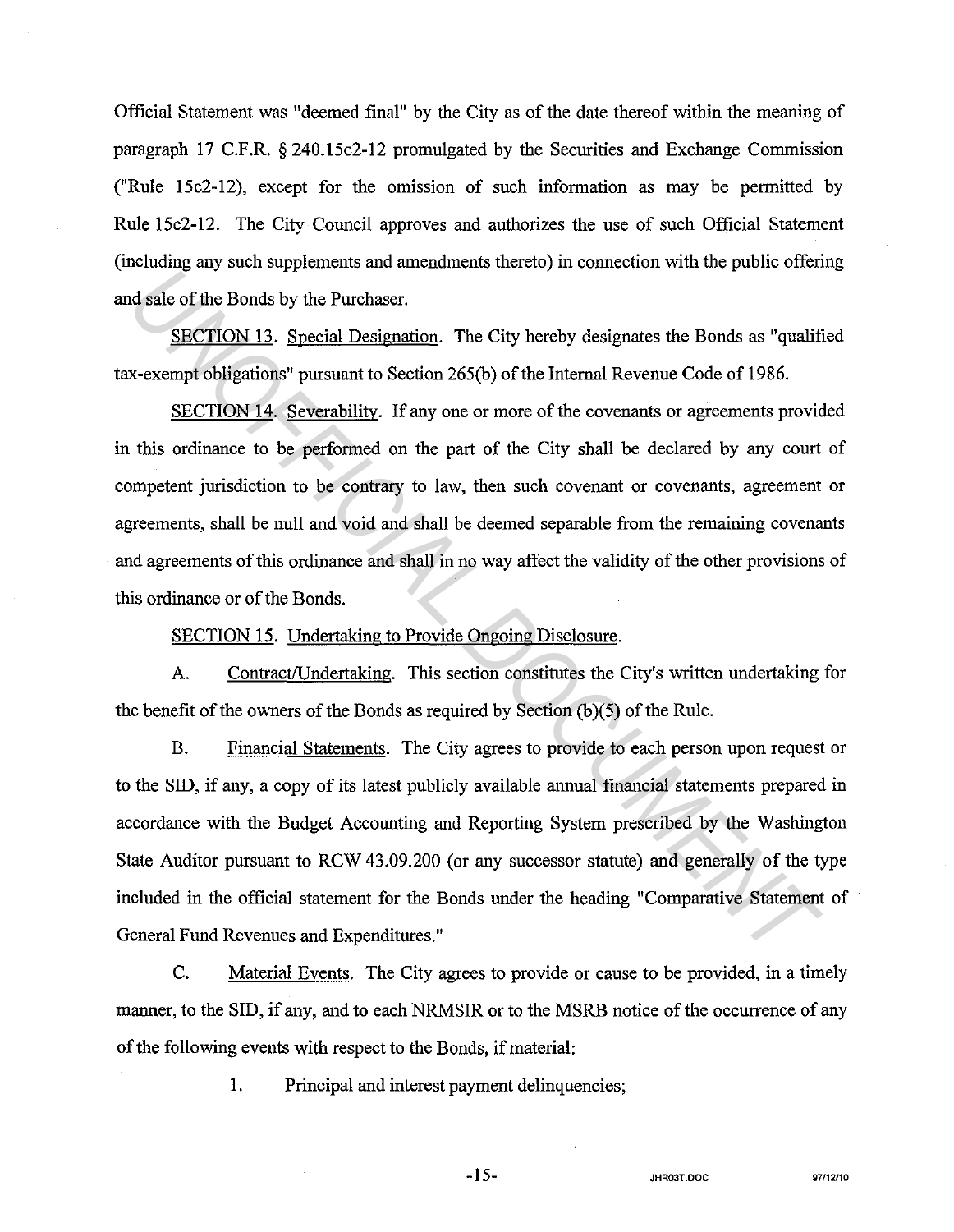2. Non-payment related defaults;

3. Unscheduled draws on debt service reserves, if any, for the Bonds reflecting financial difficulties;

4. Unscheduled draws on credit enhancements, if any, for the Bonds reflecting financial difficulties;

5. Substitution of credit or liquidity providers, if any, or their failure to perform;

6. Adverse tax opinions or events affecting the tax-exempt status of the Bonds;

7. Modifications to the rights of Bond owners;

8. Optional redemption of Bonds prior to their maturity;

9. Defeasances;

10. Release, substitution or sale of property, if any, securing repayment of the

Bonds; and

11. Rating changes.

With reference to items 3 and 10 above, no debt service reserves secure payment of the Bonds and no property secures repayment of the Bonds. If the City subsequently chooses to establish any debt service reserves as security for the Bonds, the City will provide notice of such establishment or provision and will provide notice of material events relating thereto, should such events occur. There are no non-payment related defaults. **Example 18 and 18 and 18 and 18 and 18 and 18 and 18 and 18 and 18 and 18 and 18 and 18 and 18 and 18 and 19 and 18 and 19 and 18 and 19 and 18 and 19 and 18 and 19 and 19 and 19 and 19 and 19 and 19 and 19 and 19 and 19** 

D. Termination/Modification. The City's obligations to provide notices of material events shall terminate upon the legal defeasance, prior redemption or payment in full of all of the Bonds. This section, or any provision hereof, shall be null and void if the City: (1) obtains an opinion of nationally recognized bond counsel to the effect that those portions of the Rule which require this section, or any such provision, are invalid, have been repealed retroactively or otherwise do not apply to the Bonds; and (2) notifies each then existing NRMSIR and the SID, if any, of such opinion and the cancellation of this section.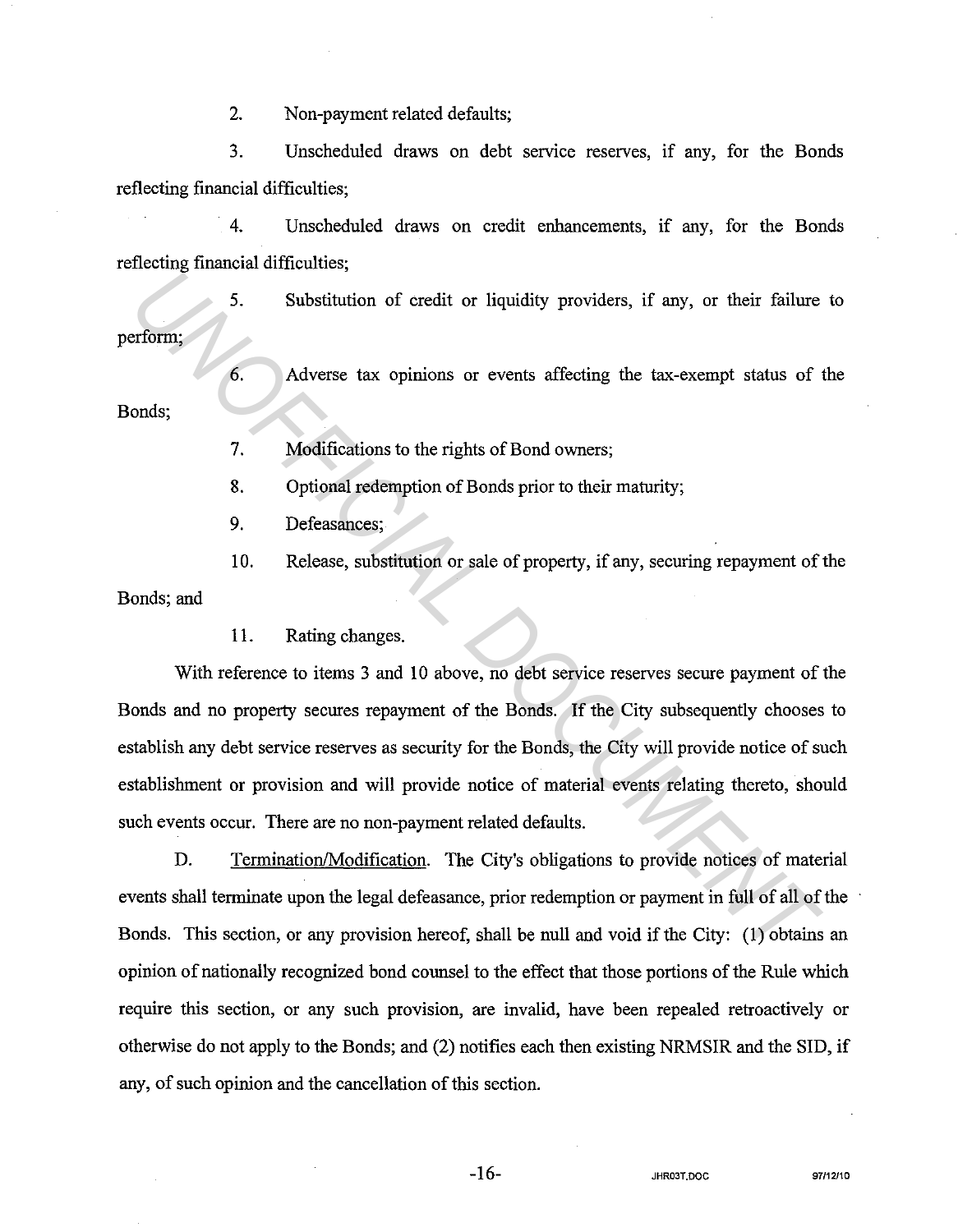Notwithstanding any other provision of this ordinance, the City may amend this Section 15, and any provision of this Section 15 may be waived, provided that the following conditions are satisfied:

1. If the amendment or waiver relates to the provisions of Section 15 it may only be made in connection with a change in circumstances that arises from a change in legal requirements, change in law, or change in the identity, nature or status of the City with respect to the Bonds, or the type of business conducted;

2. The undertaking, as amended or taking into account such waiver, would, in the opinion of nationally recognized bond counsel, have complied with the requirements of the Rule at the time of the original issuance of the Bonds, after taking into account any amendments or interpretations of the Rule, as well as any change in circumstances; and

3. The amendment or waiver either: (i) is approved by the owners of the Bonds; or (ii) does not, in the opinion of nationally recognized bond counsel, materially impair the interests of the owners or beneficial owners of the Bonds.

E. Bond Owner's Remedies Under This Section. The right of any Bond Owner or Beneficial Owner of Bonds to enforce the provisions of this section shall be limited to a right to obtain specific enforcement of the City's obligations hereunder, and any failure by the City to comply with the provisions of this undertaking shall not be an event of default with respect to the Bonds hereunder. For purposes of this section, "Beneficial Owner" means any person who has the power, directly or indirectly, to vote or consent with respect to, or to dispose of ownership of, any Bonds, including persons holding Bonds through nominees or depositories. **Example 18 The Alternative Constrainer Constrainer and The Properties Alternative points of the City with respect Bonds, or the type of business conducted;<br>
2. The undertaking, as anended or taking into account such waive** 

SECTION 16. Bond Insurance. The Council hereby accepts the commitment of the Bond Insurer to provide a Bond Insurance Policy.

SECTION 17. Effective Date. This ordinance shall be effective five days after its publication.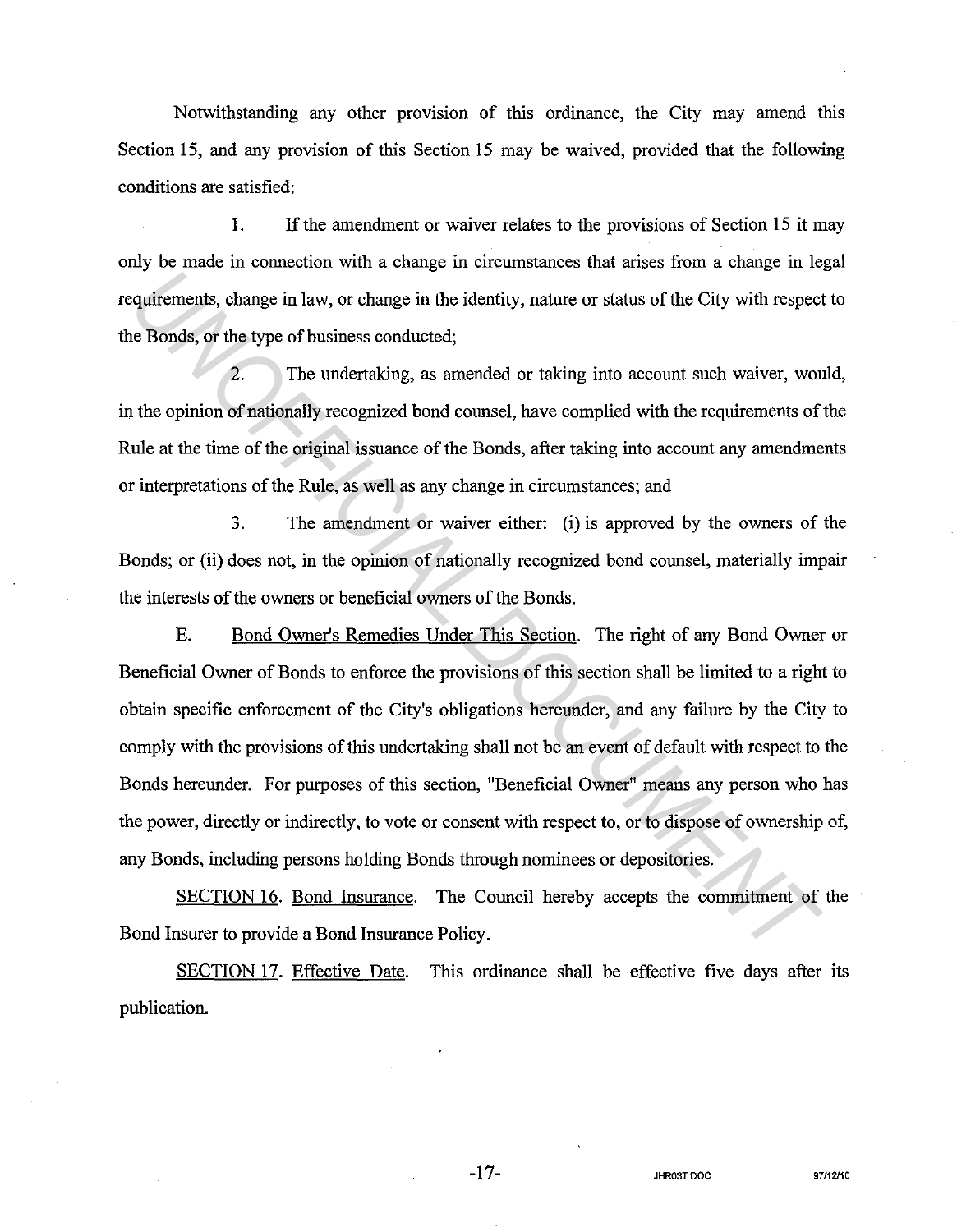PASSED by the City Council of the City of University Place, Washington, this 19th day

cugust, 1997.

CITY OF UNIVERSITY PLACE, WASHINGTON

Linda Bird, Mayor

**FEST:** 

Dessen Matteur m Matthew, City Clerk The Bird, Mayor<br>
Times Bird, Mayor<br>
To FORM:<br>
The CITY CLERK: 8/19/97<br>
E CITY COUNCIL:8/19/97<br>
FE CITY COUNCIL:8/19/97<br>
TE:8/26/97<br>
0.163<br>
0.163

'ROVED AS TO FORM:

ED WITH THE CITY CLERK: 8/19/97

>SED BY THE CITY COUNCIL:8/19/97

3LISHED:8/21/97

'ECTIVE DATE:8/26/97

)INANCE N0.:163

 $\hat{\epsilon}$ 

**1(**